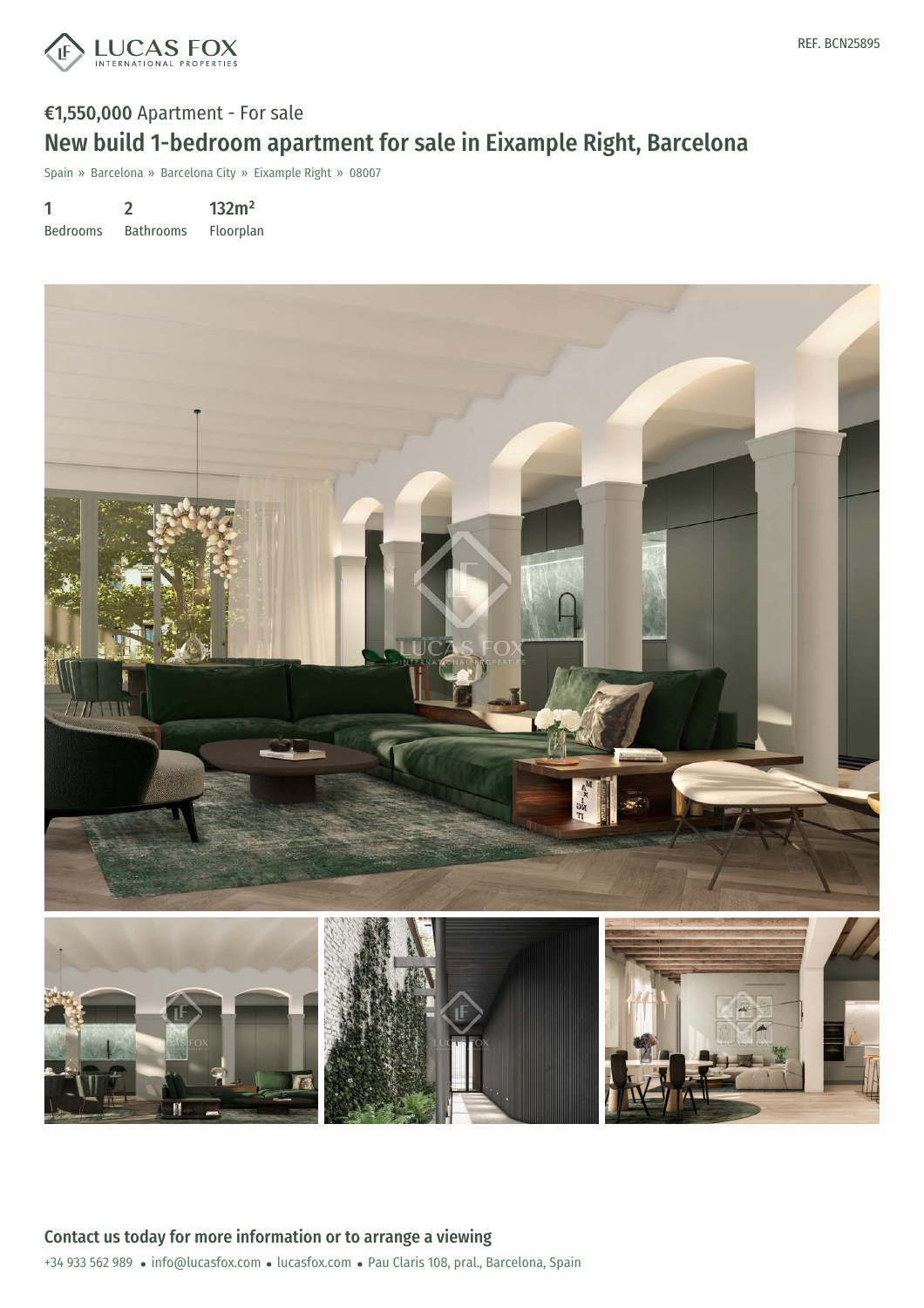

## €1,550,000 Apartment - For sale New build 1-bedroom apartment for sale in Eixample Right, Barcelona

Spain » Barcelona » Barcelona City » Eixample Right » 08007

1 Bedrooms 2 Bathrooms 132m² Floorplan

OVERVIEW

## Impressive apartment with 1 bedroom and 2 bathrooms for sale in the heart of Barcelona's Golden Square.

The Rambla Catalunya 29 development presents this luxurious 132 m², 1-bedroom apartment in Barcelona's Golden Square, the most prestigious and sought-after area of Barcelona.

This refurbishment and expansion project, carried out by TBD Arquitectura, has prepared a magnificent building from 1871 to meet the expectations of the most discerning clients.

As its name suggests, this development is located on Rambla Catalunya, one of the most prominent modernist avenues in the centre of Barcelona. Always brimming with life, history and culture, this semi-pedestrianized thoroughfare is home to a selection of luxurious boutiques, exclusive brands, and prestigious restaurants and cafés. From here, you can walk to the most prominent places in the Eixample, or by public transport, thanks to its excellent connection to the metro, train and bus networks. In addition, it is right next to Passeig de Gracia, an avenue full of luxury establishments and emblematic buildings.

The wonderful façade of the property is combined with the contemporary interiors of this apartment, which are distributed in open rooms in which the layout flows, enhancing its spaciousness and light. As soon as you enter, it is obvious that it is not a conventional home.

The property offers an open-plan living-dining room and an elongated kitchen. This is followed by the master bedroom with access to a bathroom. The property also offers another complete bathroom.

An apartment with an [elegant](mailto:info@lucasfox.com) style and the [highes](https://www.lucasfox.com)t quality finishes, without a doubt the ideal home for a couple or a professional.

A luxurious new development in one of the liveliest and most cheerful avenues in the centre of Barcelona.



[lucasfox.com/go/bcn25895](https://www.lucasfox.com/go/bcn25895)

Lift, High ceilings, Natural light, Wooden flooring, Air conditioning, Alarm, Double glazing, Equipped Kitchen, Heating, New build, Renovated, Transport nearby